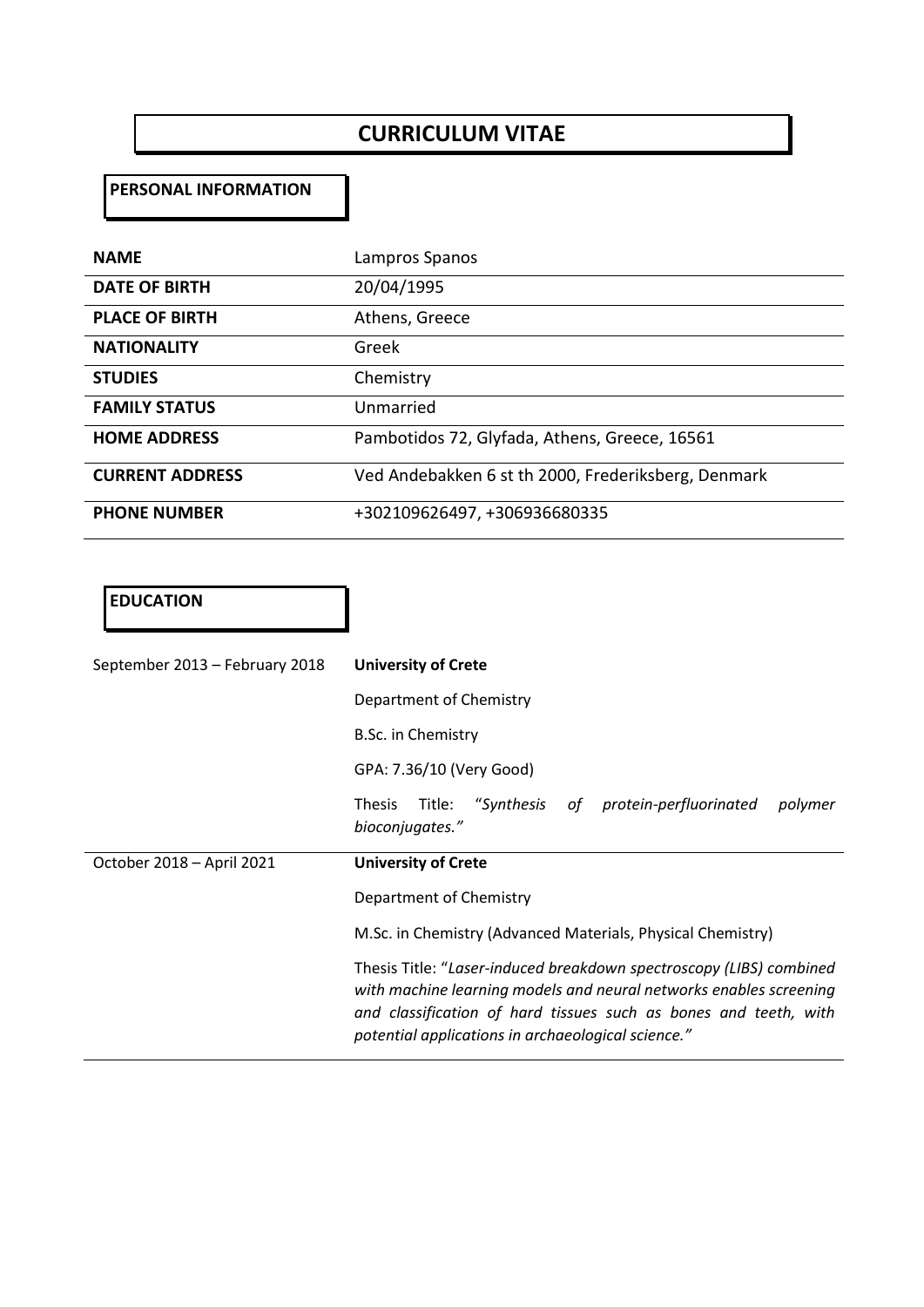## **WORKING EXPERIENCE**

| November 2017 - January 2018 | Internship, Science Teaching at High School Level (Agios Myronas High<br>School, Heraklion, Crete)                                                    |
|------------------------------|-------------------------------------------------------------------------------------------------------------------------------------------------------|
| April 2018 - July 2018       | Erasmus+ Internship                                                                                                                                   |
|                              | Prof. G. Mantovani group, Molecular Therapeutics and Formulation<br>Division, School of Pharmacy, Faculty of Science, University of<br>Nottingham, UK |
| May 2021 - July 2021         | Erasmus+ Internship                                                                                                                                   |
|                              | Prof. N. Hatzakis group, Nano-Science Center, Department of<br>Chemistry, University of Copenhagen, Denmark                                           |

### **MEMBERSHIPS & ACTIVITIES**

| 2018     | <b>Association of Greek Chemists</b>                                                                           |
|----------|----------------------------------------------------------------------------------------------------------------|
| May 2019 | Member of the organizing committee of the "21st Postgraduate"<br>Students Conference on Chemistry" (Heraklion) |

#### **CONFERENCES**

| June 2018      | 20 <sup>th</sup> Postgraduate Students Conference on Chemistry (Heraklion)<br><b>Poster Presentation:</b>                                                                                                                                                                                                                                     |
|----------------|-----------------------------------------------------------------------------------------------------------------------------------------------------------------------------------------------------------------------------------------------------------------------------------------------------------------------------------------------|
|                | Grafanaki E., Andrikopoulos N., Kalfaoglou S., Liarou E., Mandriotis P.,<br>Papageorgiou M., Skordalidis P., Spanos L., Dramountanis N.,<br>Theodorou A., Charalampidis G., Anastasaki A., Coutsolelos A.,<br>Haddleton D., Velonia K "New Families of Functional Giant-<br>Amphiphiles"                                                      |
| September 2020 | International Conference on Laser-Induced<br>Breakdown<br>11th<br>Spectroscopy (Kyoto/Web Conference)                                                                                                                                                                                                                                         |
|                | Participation<br>conference<br>in<br>the<br>with<br>poster,<br>L. Spanos, P. Siozos, A. Koropoulis, N. Hausmann, M. Holst, P. Pavlidis,<br>D. Anglos "Laser Induced Breakdown Spectroscopy (LIBS) combined<br>with machine learning methods or neural networks enables screening<br>and classification of archaeological hard tissue remains" |